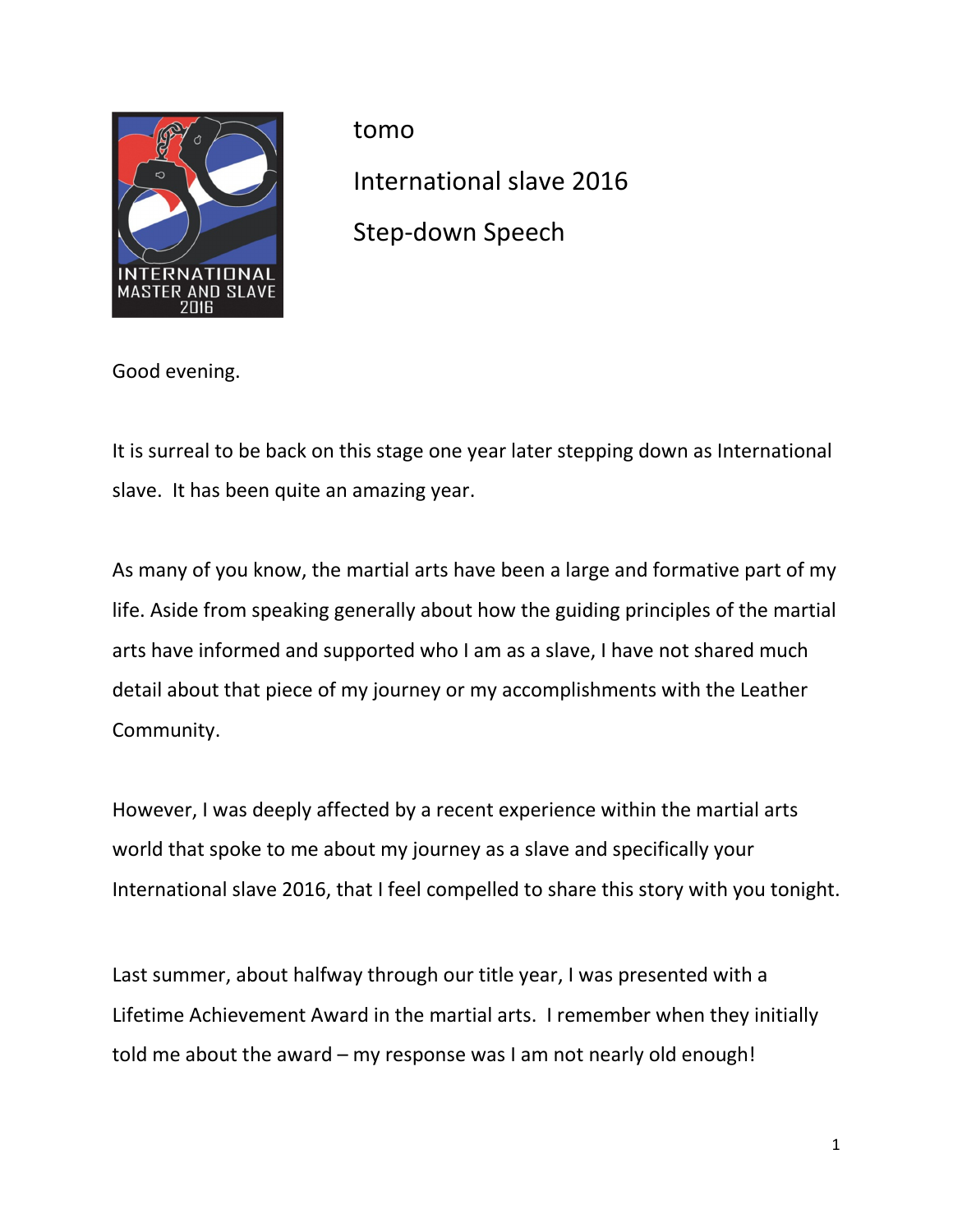The person who presented the award is someone I have known for many years. During her speech, she described me as "a samurai personified". As I stood there on the stage bowed in acceptance of the award and embarrassed by the applause, I thought of her words. I had tears in my eyes and felt as though I could not have been paid a higher compliment, not by the glass award I held in my hands, but by what she had said. It was a moment in my life where I felt completely seen and understood and this left an imprint on my heart.

I have lived as Samurai in a modern American world for most of my life and have spoken in our community about how this way of living has shaped me as a slave. Living as Samurai has meant a practice of tenants prescribed by the code of the warrior. One of those tenants is devotion. Devotion guides and defines my path as a martial artist, as a person and as a slave. And yet, the past two years as a titleholder have presented real challenges to my devotion.

While being a community ambassador has been an incredible experience, it came with a lot of opportunity for growth. The journey as your International slave was filled with joy and also challenge to find balance. My devotion was tested. Not in wanting to remain devoted, but how to. How do I find balance as my Master's slave, my partner's partner, my boy's Sir, my community's representative, and my student's teacher? I have come to understand that devotion is not just a word, it is an action that requires both quality and quantity.

Devotion is a virtue that I embrace deeply in my life – perhaps more than any other. I am not perfect, not as a martial artist, not as a person, not as a slave, and not as a titleholder. Yet through devotion, I strive for perfection in all that I do.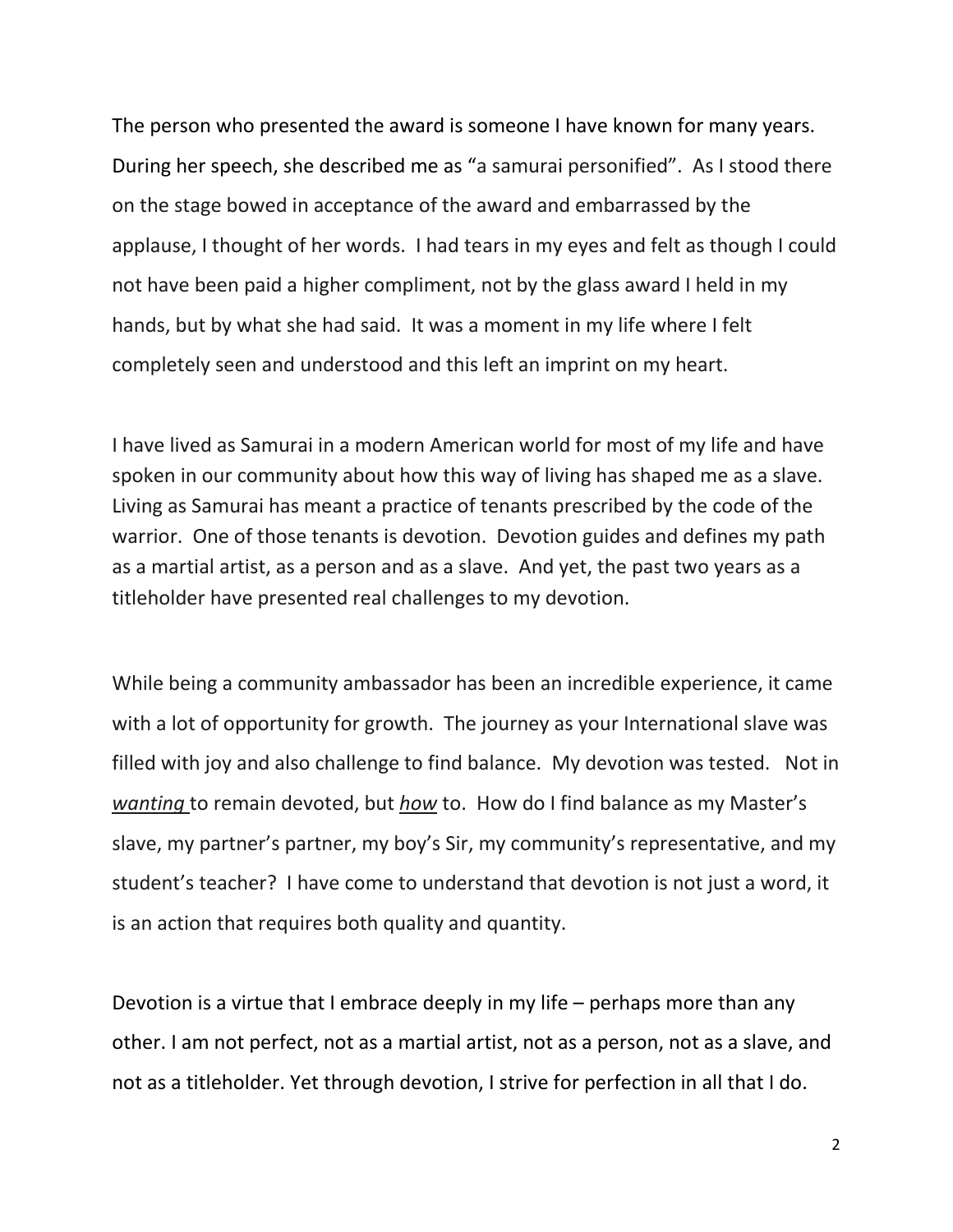This year I certainly was not perfect.

However, often, a faupaux on my part would provide comic relief for our stress. For example, at the Northwest Master slave contest last December, as outgoing titleholders we were serving as Tallymasters. As you might imagine, I take my job as Tallymaster like any other job I do - very seriously – sometimes to the extent of forgetting a basic standing order. After the intermission when it was time to return to our seats, I walked right around my Master, got into my chair, got my computer, my pen, my papers and was focused on finishing up the numbers for the contest. I realized that my Master was not yet sitting next to me and when I looked over, she was standing beside her chair at the tally table. Then I heard a quiet yet stern voice in my ear "tomo…you are the international slave…do you think perhaps you should get my chair?"

Thankfully we laugh together, A LOT.

I also made mistakes in our travel plans, I was not able to keep up with all the chores around the house, and I may have even forgotten to feed the chickens a time or two. But I continued to strive for balance, to meet all of my commitments as best I could and I think I did…

## o k a y.

The greatest lesson that I learned this last year was how to meet all of my responsibilities and find patience with myself and my world when it was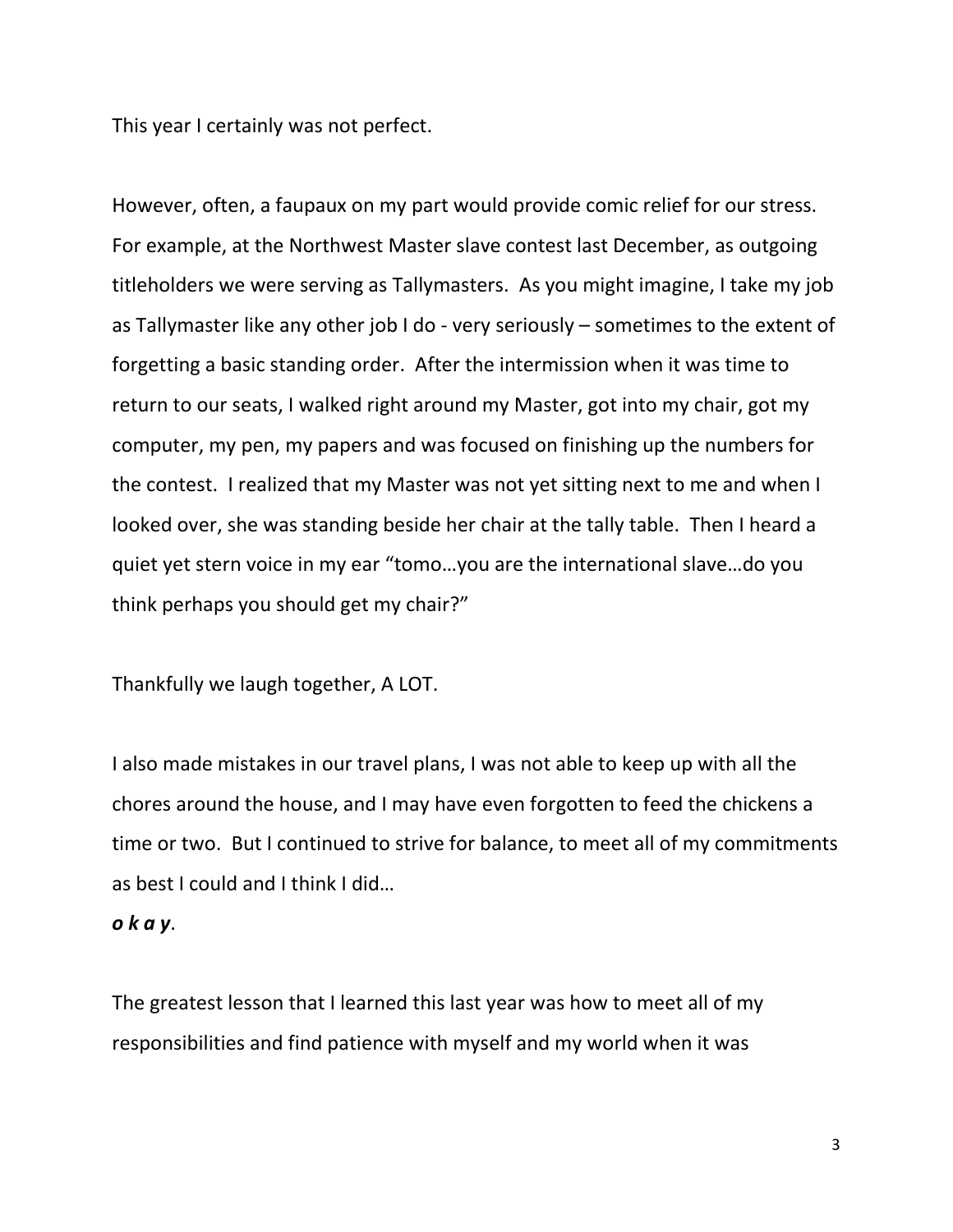difficult. I learned how to strive to be the best I could personally be in a manner of compassionate perseverance.

I am so grateful to have had the opportunity to represent the Master slave community. I have learned so much, met amazing people, and had immeasurable rewarding conversations. It has been my honor to be your ambassador and I stand ready to assist all who represent us in the future as well as continue to speak publically about my belief of this title system.

Regardless of the subtle banter between Master Jim and I on facebook and fetlife (I keep saying words like stepdown, final trip, titleholders last stand) and he keeps repeating one word….lifetime)

Sir, please know that my Master and I have loved Southplains long before we had thoughts of being titleholders, matter of fact longer than we have known each other and we firmly believe in this event and this title – we are here and will continue to support both moving forward.

Thank you to all of you, our community for allowing us to represent you.

Thank you to our friends for your love and support.

Thank you to the Producers of Southplains Leatherfest and the International Master slave Title. I know that a Producer's work is never done, so Master Jim, slave marsha, and Sir Cougar – thank you.